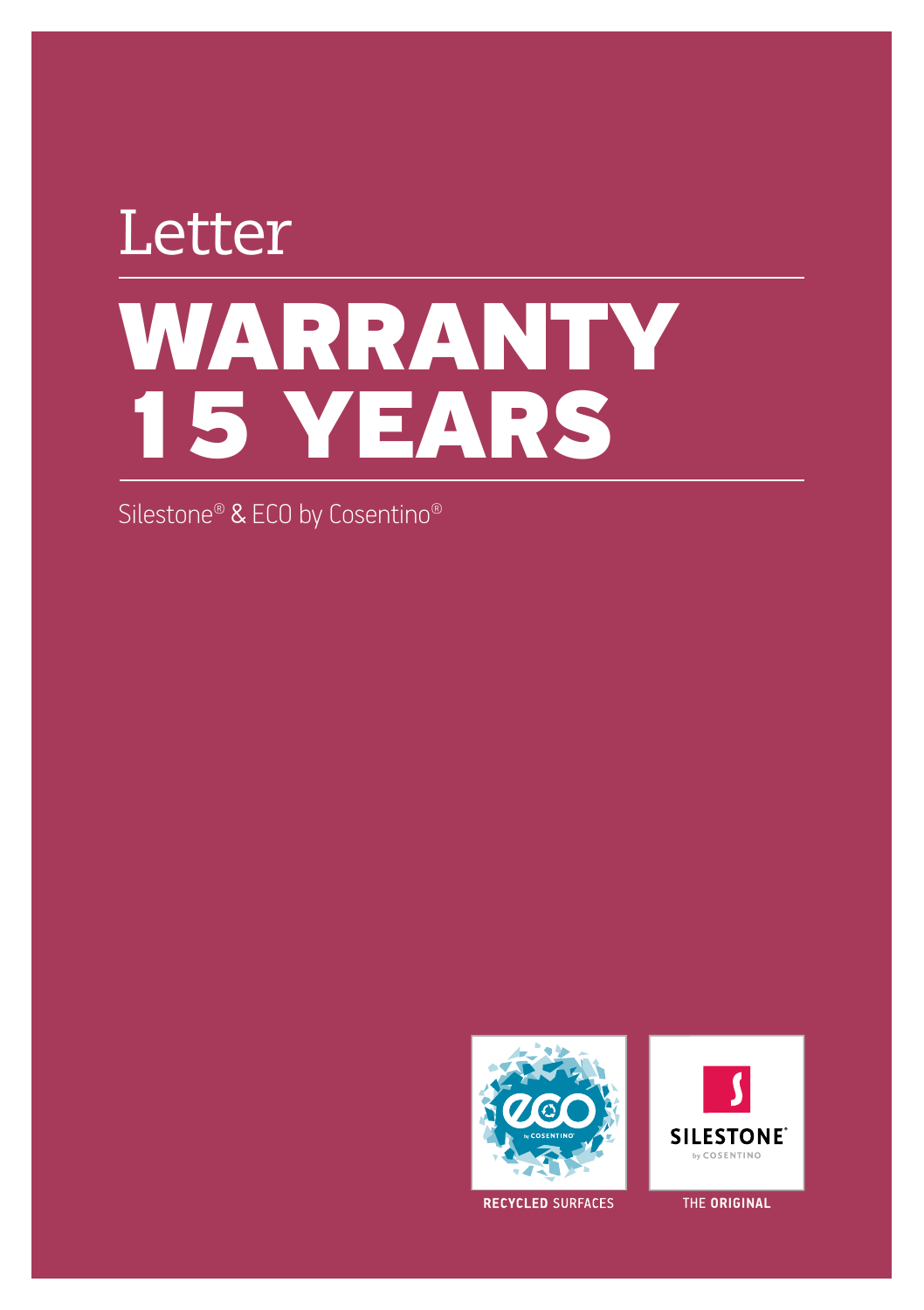COSENTINO, S.A. guarantees the registered owner of the installed SILESTONE® and/or ECO by Cosentino<sup>®</sup> products against manufacturing defects for a period of FIFTEEN (15) YEARS as of the date of purchase. Please keep the purchase invoice.

This Letter of Warranty shall only be fully valid if the consumer is registered within 30 days following purchase of the product, as specified in the corresponding paragraph, and submits the original invoice or sales receipt (indicating the date of sale and the name of the product distributor), placing the defective product at the disposal of COSENTINO, S.A.

COSENTINO, S.A. reserves the right to not offer the free warranty service if the requirements established in the previous paragraph are not satisfied or if the information provided by the consumer is false, incomplete or illegible.

# What cases are included **in the warranty**

The obligation of COSENTINO, S.A. for a period of FIFTEEN (15) YEARS to replace the defective product in the terms and conditions specified herein, with the same features (colour, thickness, etc.) as those of the product acquired by the customer.

This warranty covers SILESTONE® quartz surfaces and/or recycled surfaces ECO by Cosentino® destined for two-dimensional applications, such as worktops, facings, and wall and floor coverings that are installed permanently inside the consumer or product end user's home (or property intended for use other than as a residence). It is important that the choice of colour and finish be final before the purchase is fully agreed, since later changes of choice are not covered by this warranty.

This Letter of Warranty is, in any case, subject to strict observance by the consumer of the

instructions of use and maintenance of the SILESTONE® and/or ECO by Cosentino® products that are specified in the existing manuals for the various product applications.

# What cases are excluded **in the warranty**

Any type of damage caused directly or indirectly in any type of action, work or intervention by third parties unrelated to COSENTINO, S.A., such as: problems caused by an incorrect finish/ preparation of the product, by inappropriate installation methods or by any other modification or manipulation of the original SILESTONE® and/or ECO by Cosentino® products, such as variations of colour, thermal impact or inappropriate chemical treatment, performed by third parties unrelated to COSENTINO, S.A.

Damage arising from the improper use, including but not limited to (i) use of the product for purposes for which it is not intended; (ii) use of the product in a manner that does not respect applicable technical or security regulations. (iii) non-compliance with the instructions contained in the use and maintenance manual; and (iv) exposure of the product on the exterior of buildings.

Natural disasters, damage caused by interaction with other products or any other cause that is beyond the control of COSENTINO, S.A.

Cracks developed in the tops after installation. Therefore, cracks in the material are not considered faulty material. Main causes of cracking are movement or settlement, heat directly apply on the surface, excessive weight being placed on the tops, or the result of induced mechanical stress on the material after installation.

Chipping. This is not the result of faulty material but the consequence of rubbing or knocking objects on the edges of the bench top surface.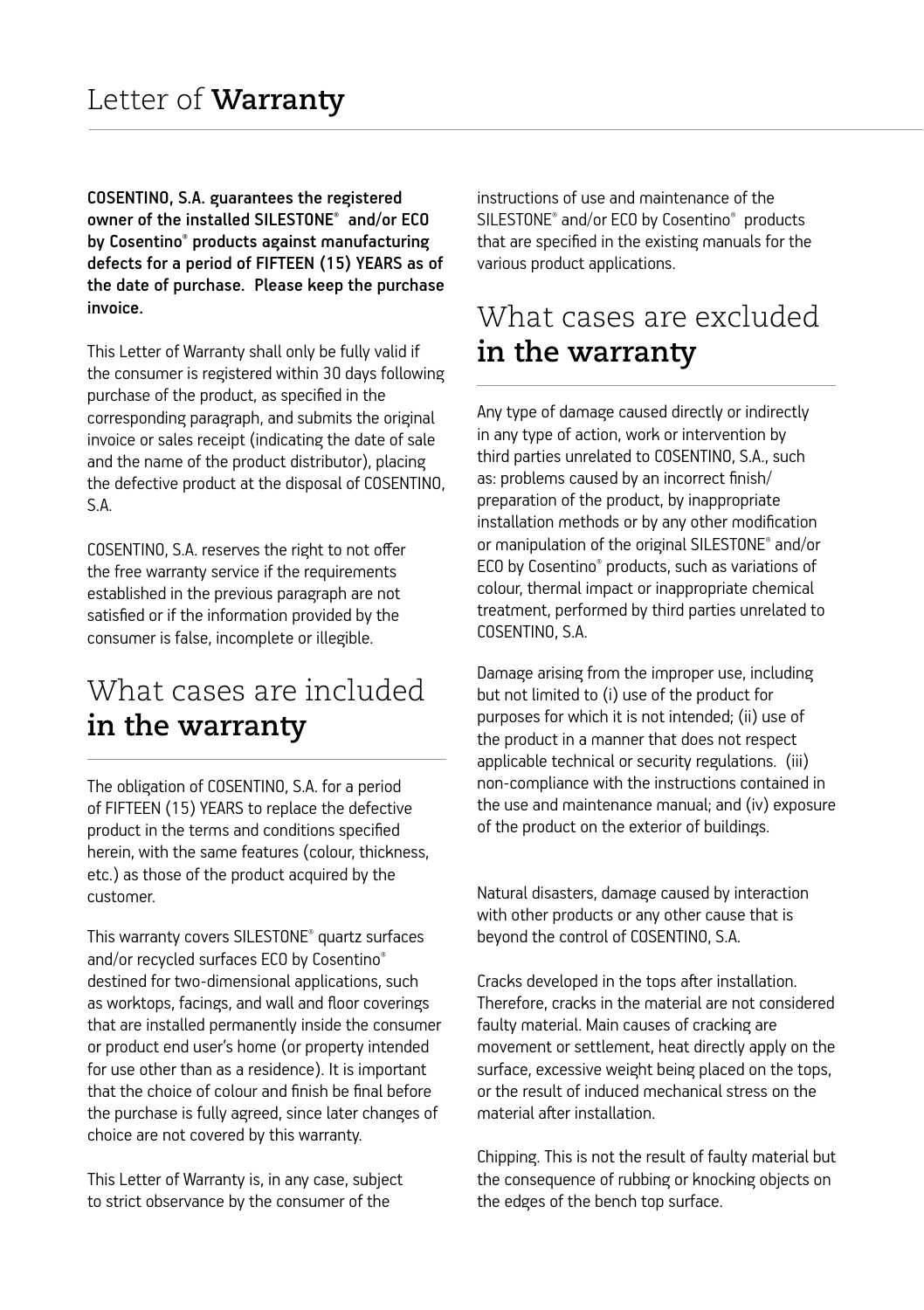Any consequent or unforeseen damage, loss or expense, aside from the product itself, including for information purposes but not limited to them, damage to other products, installations or additional or supplementary repairs in connection with plumbing, electrical or masonry work that may be necessary in order to repair or replace the SILESTONE® and/or ECO by Cosentino® products covered by this warranty, are exclusively excluded from this warranty and shall be the exclusive responsibility of the consumer.

Likewise, this warranty expressly excludes any detriment that may arise from the time of the appearance of the covered defect, including that caused during the process of filing and handling of the claim, and during the entire period in which the product is being replaced. This exclusion is extended to cover any detriment, including loss of earnings, that may be caused to trading, commercial, professional or merely residential activities that the consumer, purchaser of the product or any third party may suffer.

Any problem or damage arising from exposure of the product to intense and continuous use during prolonged periods of time: this includes fading, loss or diminishing of performance and aesthetic qualities, and raising of floor surfaces, among others.

Problems, damage or inconvenience arising from the production of static electricity or woing to the use of products destined to eliminating or reducing their effects.

Damage that may be caused by deficiencies or omissions in the technical projects on which construction of the buildings where SILESTONE® and/or ECO by Cosentino® products are installed is based.

Differences between samples and photographs of any SILESTONE® and/or ECO by Cosentino® products and the real product purchased are also excluded. Furthermore, marks produced by the material's own components and polish defects are also excluded, given that under no circumstance does COSENTINO, S.A. commercialise products presenting said defects for whatever reason.

This warranty shall no longer be valid in the event of repairs and/or manipulation of the product without due verification by COSENTINO, S.A.

This warranty only covers replacement of the defective product with another of similar characteristics (colour, thickness, etc.) as the one acquired by the customer unless this is impossible owing to its discontinuation. It will be replaced, by the most similar available at that time..

### How to use **this warranty**

To be effective, the warranty must be activated at SILESTONE® and/or ECO by Cosentino® websites www.silestone.com or www.ecobycosentino. com. On this website, data needed for registration is requested, from the point of sale and/or stone mason and the client, for this reason we recommend that the client activation takes place directly at the point of sale or at the stone masons. Once the activation process is complete, the customer will have the option of receiving a printed copy of the warranty.

# How to file **a claim**

If you believe that your SILESTONE® and/or ECO by Cosentino® products has a defect and you wish to file a claim in accordance with this warranty, please contact the COSENTINO AUSTRALIA Customer Service Department by fax, e-mail and/or letter, or by phone, indicating your warranty number, at the following:

#### COSENTINO AUSTRALIA PTY LTD

Building 3, Biloela Industrial Estate 82, Biloela Street/ Villawood - NSW 2163 (Australia).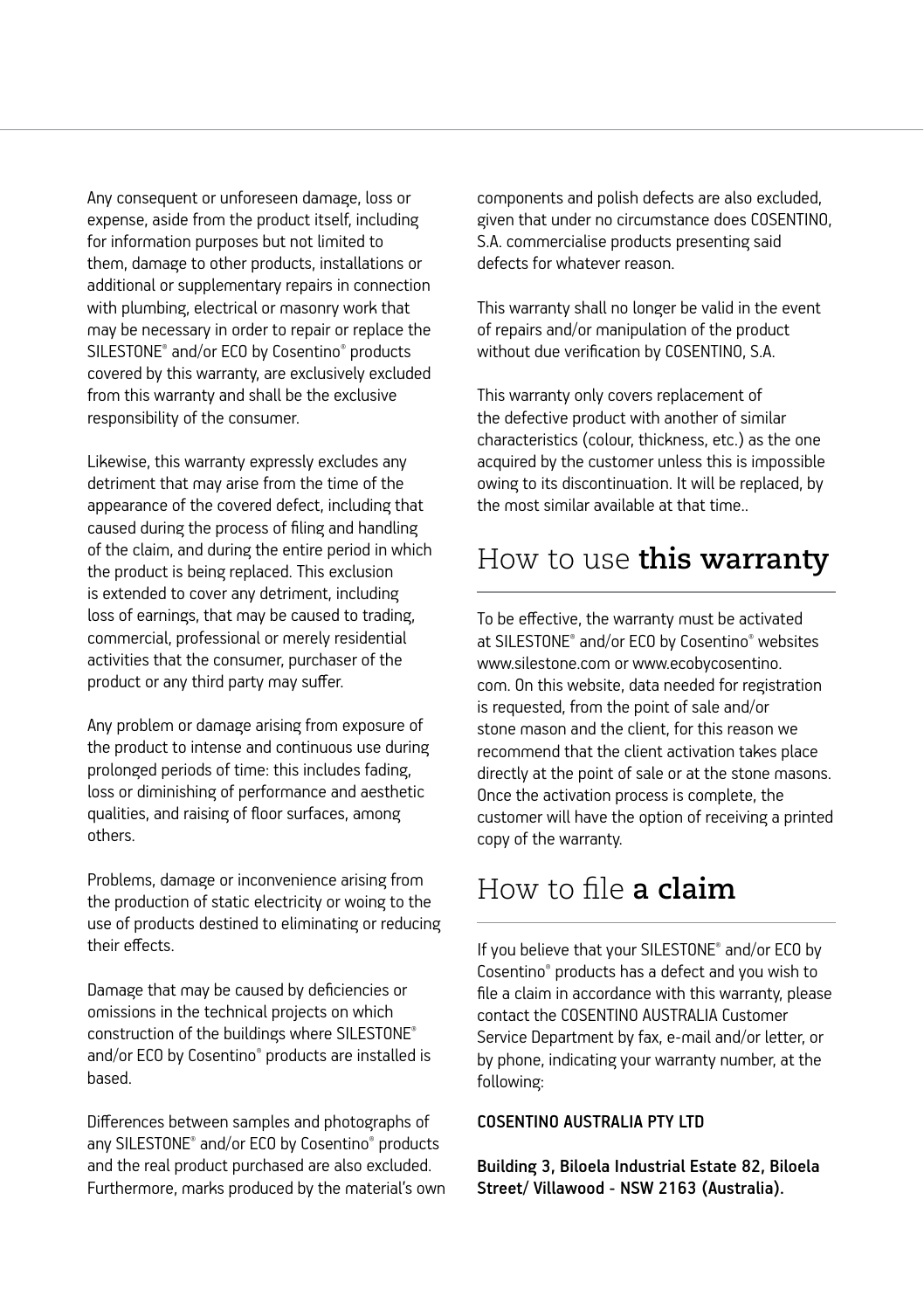Tel: 00 61 287 07 25 00 / infoaustralia@ cosentinogroup.net www.silestone.com / www.ecobycosentino.com

## What cosentino S A. **will do If the product has a defect**

If a defect occurs to the SILESTONE® and/or ECO by Cosentino® products under the terms and conditions of this warranty, COSENTINO, S.A., following appropriate verification, shall replace the material necessary to produce the SILESTONE® and/ or ECO by Cosentino® products.

COSENTINO, S.A. is authorised to grant warranties for SILESTONE® quartz surfaces and/or recycled surfaces ECO by Cosentino®.

# Special conditions of the fifteen (15) years warranty. **Subsidiary ten (10) years warranty.**

The warranty for the period of FIFTEEN (15) years shall only be enforceable whether the product has been installed by a COSENTINO Approved Stonemason. In this sense, "COSENTINO Approved Stonemason" is to be understood as a fabricator designated to measure, fabricate and/or install Cosentino® products which is identified as an approved fabricator by COSENTINO and which has been provided with an identification number by COSENTINO for this purpose. The COSENTINO Approved Stonemason identification number shall be necessary in order to register the warranty in the website; otherwise, the provisions stated in the following paragraph shall apply.

The warranty period for those Cosentino® products which have not been installed by a COSENTINO Approved Stonemason shall be reduced up to TEN (10) years. In order to enforce this TEN (10) years warranty the rest of conditions stated in this letter of warranty remain the same.

# Special conditions of the warranty **for end products**

SILESTONE® and/or ECO by Cosentino® end products made as three-dimensional surfaces, such as kitchen sinks, wash basins and shower trays, are guaranteed against possible defects occurring during product manufacture for a period of TWO (2) YEARS, under the terms, conditions and restrictions described for other SILESTONE® and/or ECO by Cosentino® products.



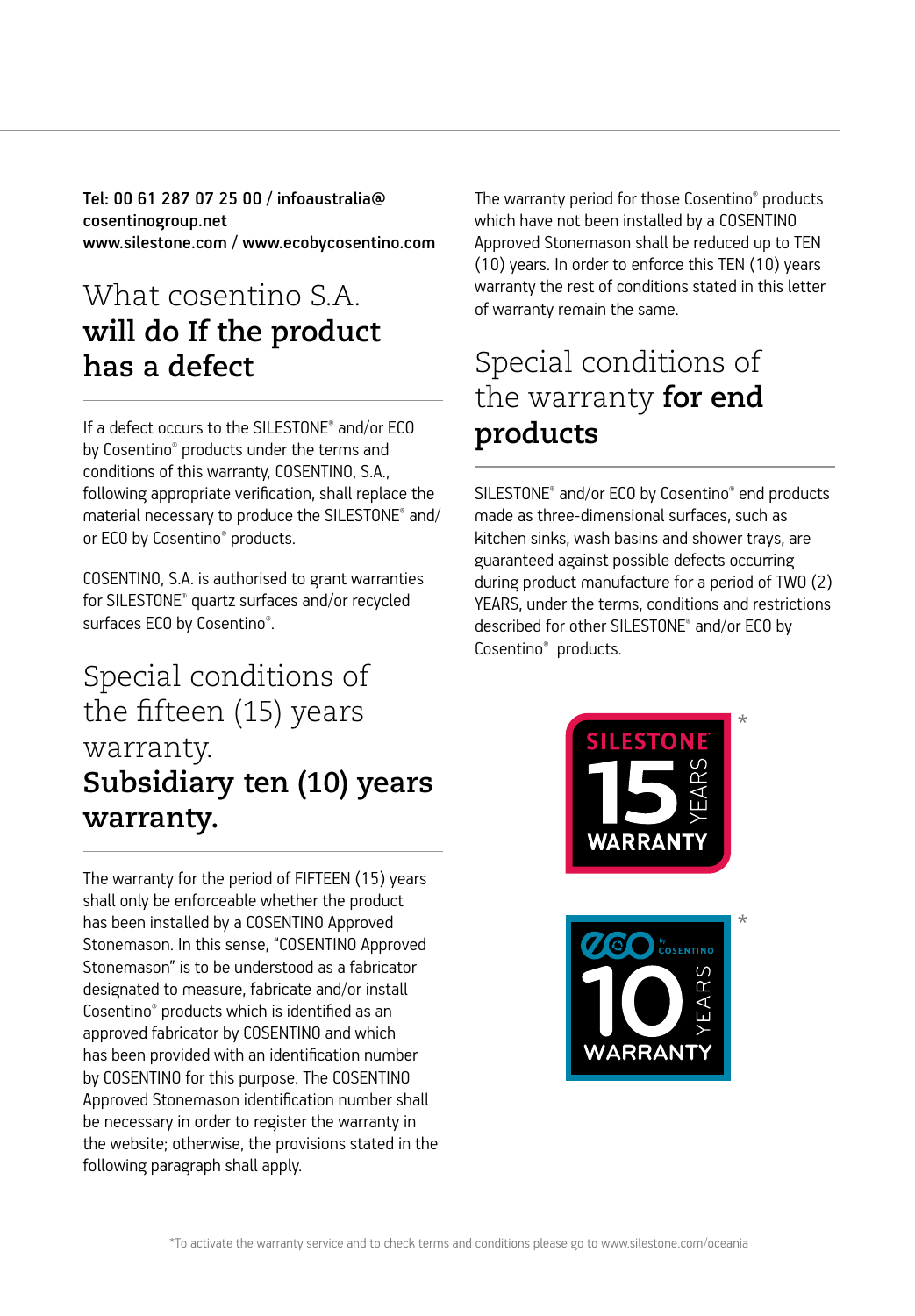